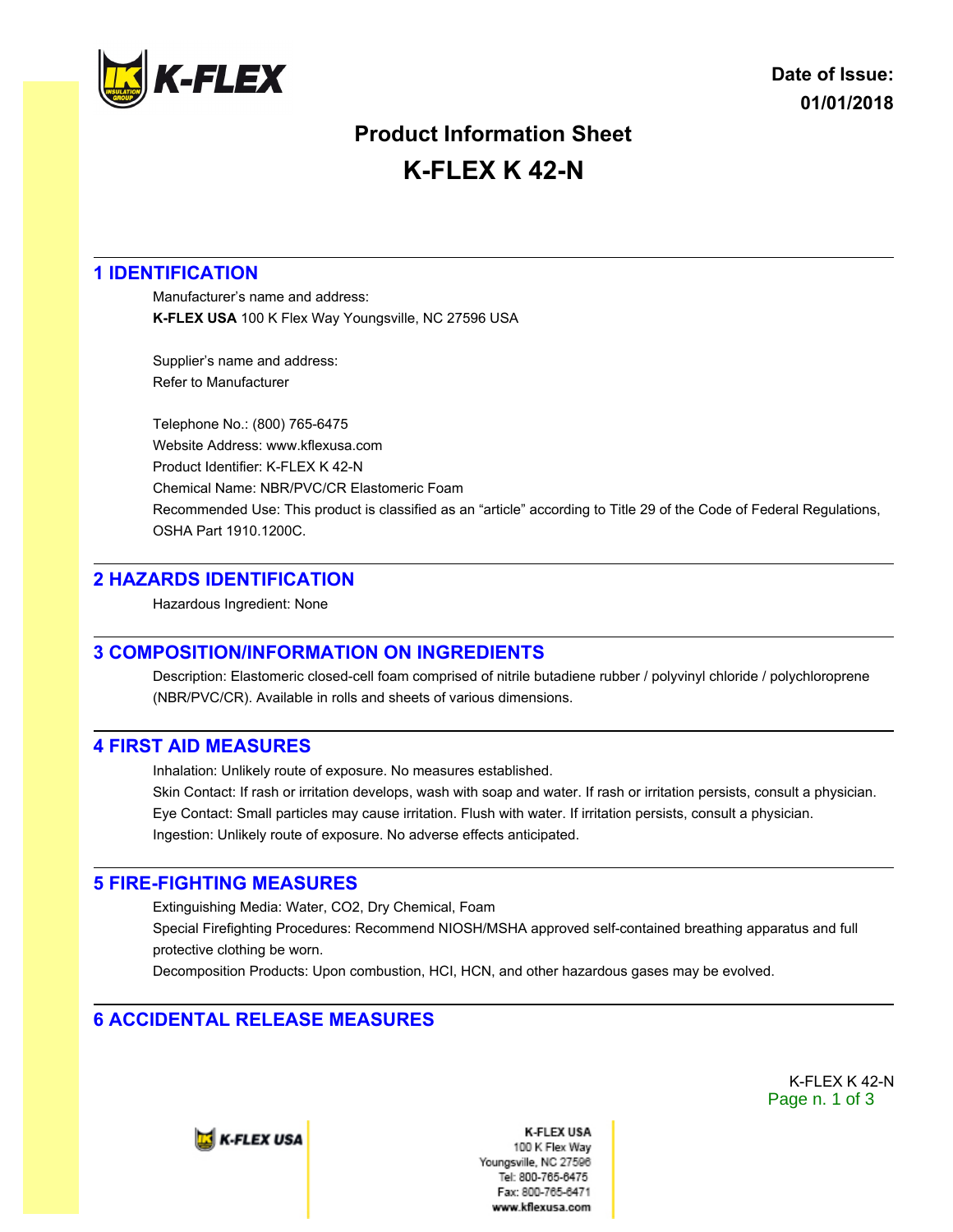

# **Product Information Sheet K-FLEX K 42-N**

Personal Precautions: Recommend light to medium duty cloth or leather gloves and approved safety glasses. Emergency Procedures: None.

#### **7 HANDLING AND STORAGE**

Hints for Safe Handling: None. Hints for Fire and Explosion Protection: None. Hints for Separation of Incompatible Materials: None. Storage Recommendations: Avoid storage in confined areas where temperatures may exceed 51°C (125°F).

#### **8 EXPOSURE CONTROLS/PERSONAL PROTECTION**

Medical Conditions Aggravated by Exposure: Not established. Codes Used: N/A General Health Measures: N/A Engineering Controls: Local exhaust ventilation is recommended for control of airborne dust, fumes, and vapors in confined areas.

#### **9 PHYSICAL AND CHEMICAL PROPERTIES**

Appearance: Sheets, rolls, and tubes; some with self-adhesive Color: Black or gray. Odor: Negligible to no odor. Melting Point: N/A Boiling Point: N/A Lower Explosion Limit: N/A Upper Explosion Limit: N/A Vapor Pressure @ 20°C: 0.1 Vapor Density (Air = 1): N/A Solubility: Insoluble Specific Gravity (H2O = 1): N/A Flash Point: N/A

#### **10 STABILITY AND REACTIVITY**

Stability: Stable. Incompatibility: N/A Decomposition Products: Upon combustion, HCI, HCN, and other hazardous gases may be evolved.

## **11 TOXICOLOGICAL INFORMATION**

K-FLEX K 42-N Page n. 2 of 3



**K-FLEX USA** 100 K Flex Way Youngsville, NC 27596 Tel: 800-765-6475 Fax: 800-765-6471 www.kflexusa.com